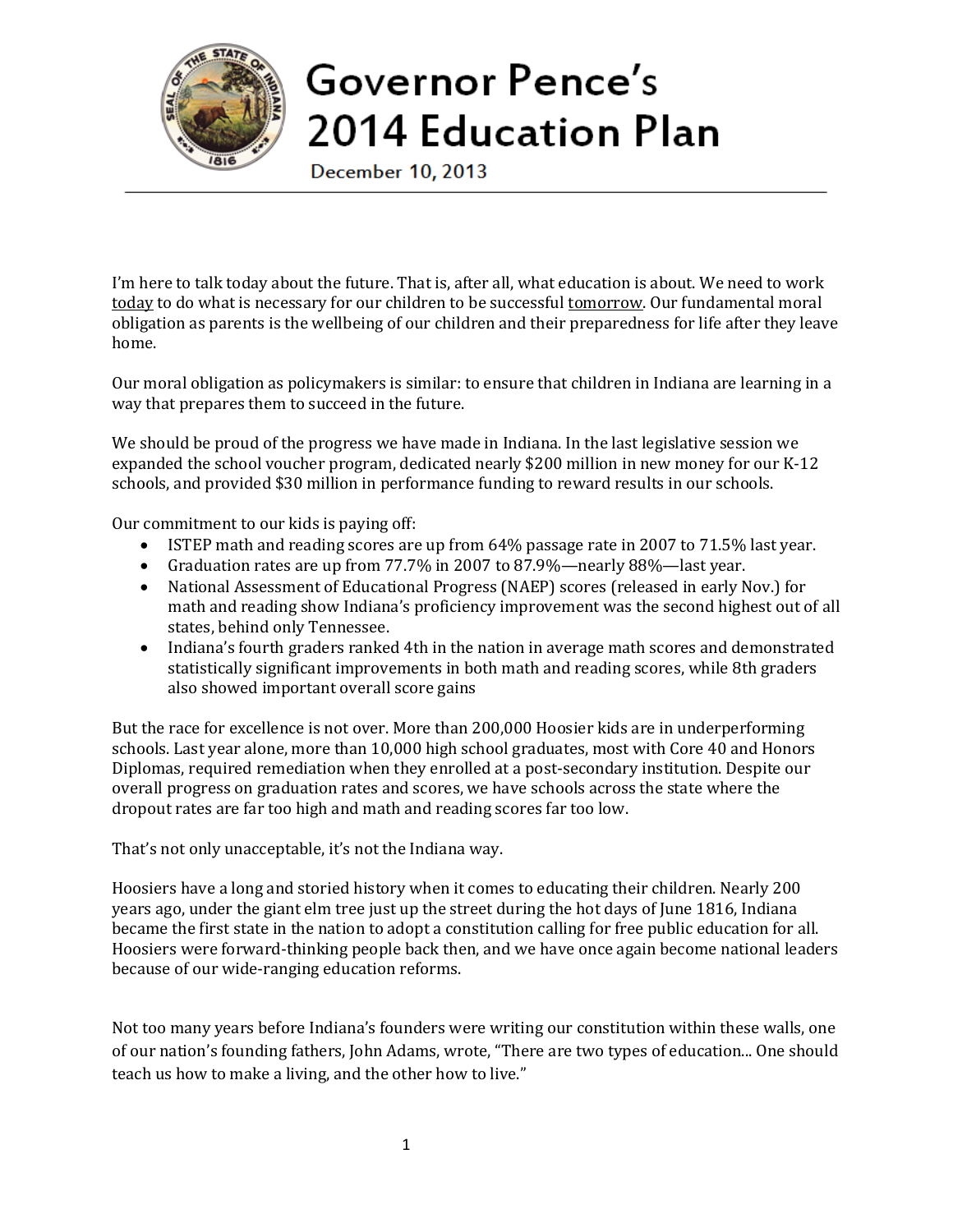One of his closest allies in those early days of the Revolution, Thomas Jefferson, regarded education as "essential to the preservation of our liberty."

Literature from the era of Adams and Jefferson is replete with claims that educating our children is essential to a well-ordered and prosperous republic. Education wasn't about degrees, school corporations, and tests. It was about the skills, knowledge and habits required for people to lead, prosper, and help their fellow citizens.

Today in Indiana, I like to think we understand that point. Our recent successes in school reform have put our focus back on quality, relevance, and outcomes. We believe, along with Adams, that education in Indiana should help young Hoosiers go on to be successful both in their careers and in life.

We have made great strides, but we cannot rest. Now is the time to move from education reform to education innovation.

Education innovation in Indiana will be characterized by a wide array of educational options. The K-12 experience should lead seamlessly to training that provides the best industry certifications or to an affordable college degree—both of which, in turn, lead to jobs that are in demand today.

Innovation begins on the front end of the education continuum. That is why I believe it is time to provide pre-K education for Indiana's most disadvantaged kids. The time has come for a voucher program targeted to families in need, with strong accountability measures in place to ensure children are starting kindergarten ready to begin a life of learning.

As we take on this issue, let's be honest about what the research shows. The results on pre-K are mixed. The general conclusion I have drawn from the literature is this: the evidence that universal pre-K programs improve outcomes for kids is thinner than one might think, but early learning programs targeted to at-risk and low-income children can and do work well. We need to use 2014 to design the voucher program for our neediest children so that we can use the 2015 budget session to fund it.

To keep pace with our aspirations for K-12 education in Indiana, we need to focus on what might be called the "supply side" of education reform: experimenting with new types of charters, fostering new learning models, finding new technologies that improve student outcomes.

Essential to this effort is our support of teachers as they drive innovation in the classroom. And we need to do more to make new ideas and innovation a hallmark of Indiana's educational landscape.

Too often, in our efforts to improve our schools, we don't invest enough in our teachers and allow them to lead as reformers. After all, they have dedicated their lives to education, and we should do more to unleash their creativity and expertise.

That is why we are proposing a new teacher innovation fund that will make grants to teachers who have the best, scalable ideas for improving student outcomes. The fund will include money for teachers to help with classroom supplies so they don't have to dip into their own pockets, as many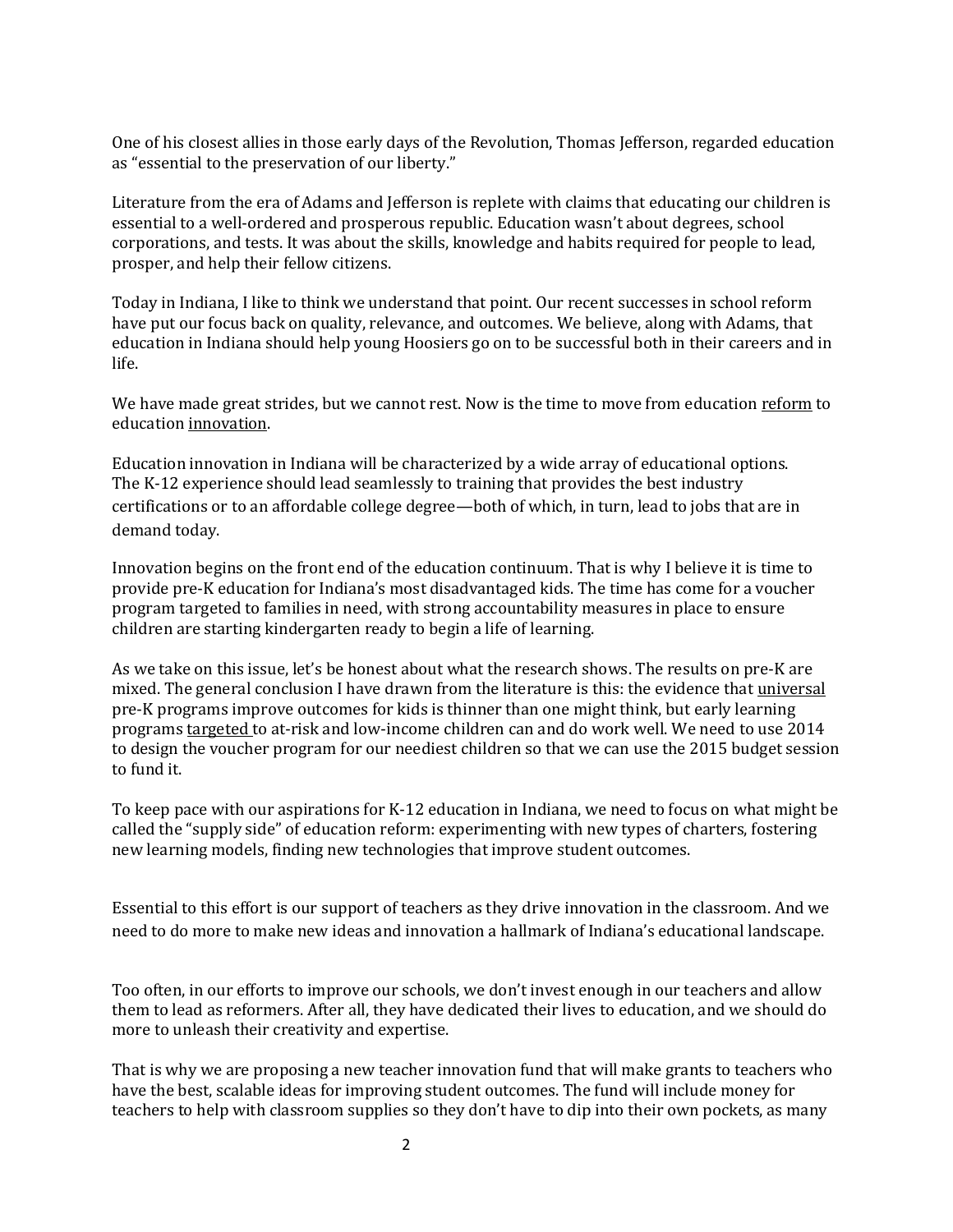do today. Any renaissance in learning in Indiana will begin in the classroom, with creative and entrepreneurial teachers leading the way.

A 2008 study of classroom innovation found that teachers in schools that encouraged thinking outside the box used known innovative methods more often, to the benefit of their students. I believe that if we give teachers more freedom, and show that we support innovation, they will do things no one had thought of before. And our kids will benefit.

We also should provide additional support to public school teachers who decide they want to make a career move and teach in a school helping at-risk children.

That's why we are proposing a "Choices for Teachers" program that will provide a stipend to teachers who apply for and get a job teaching in a low-performing public school or a public charter school serving a high percentage of low-income students. Low-performing schools need the help, and charters typically pay less and need the help, too. For instance, the average salary difference between our traditional public and public charter teachers is more than \$12,000. Teachers that choose to make the move to a charter shouldn't have to do so at the personal cost they do today.

All of these ideas are meant to stir the pot, to make the desire to try new things to improve student outcomes the norm in Indiana. Why? Because we know that highly effective teachers improve student outcomes. Numerous studies from the 1970s until now have shown this convincingly. Students assigned to effective teachers have shown increases in reading and math scores upwards of 50 percentile points. Highly effective teachers are innovators. We want to encourage greater innovation on a wider scale for the sake of our children.

Charter schools also have been an essential element in the spectrum of innovation. And yet, even though they are public schools, they operate with several disadvantages compared to traditional public schools. One has to do with the fact that traditional public school districts can manage one budget across multiple schools, while charters currently have a budget for each school.

We are proposing legislation that would make it possible for charter operators with more than one school in Indiana to manage a single budget rather than several, with the flexibility to move funds between schools as needed.

Another disadvantage facing charter schools is that they don't receive funds for facilities, which means that they have to take dollars away from salaries and classroom needs to cover rent and building repairs. One way to ease this burden is to make unused public schools available to charters. Our state's largest school district spends more than \$25 million annually maintaining vacant and underutilized school buildings. We have taken a stab at this problem in the past, but I'm not so sure we went about it the right way.

So I'm proposing that we form a council to design a financing and management plan in 2014 for leasing existing, unused buildings to schools that need them. I have in mind the creative approach taken in Louisiana in recent years that has strengthened their supply-side innovation by removing a significant barrier to school growth and improvement. Given that charter schools operate according to performance goals, this approach would simplify the process in the unfortunate event that a charter would need to close. And it would benefit the budgets of those districts that are carrying the cost of unused facilities on their books.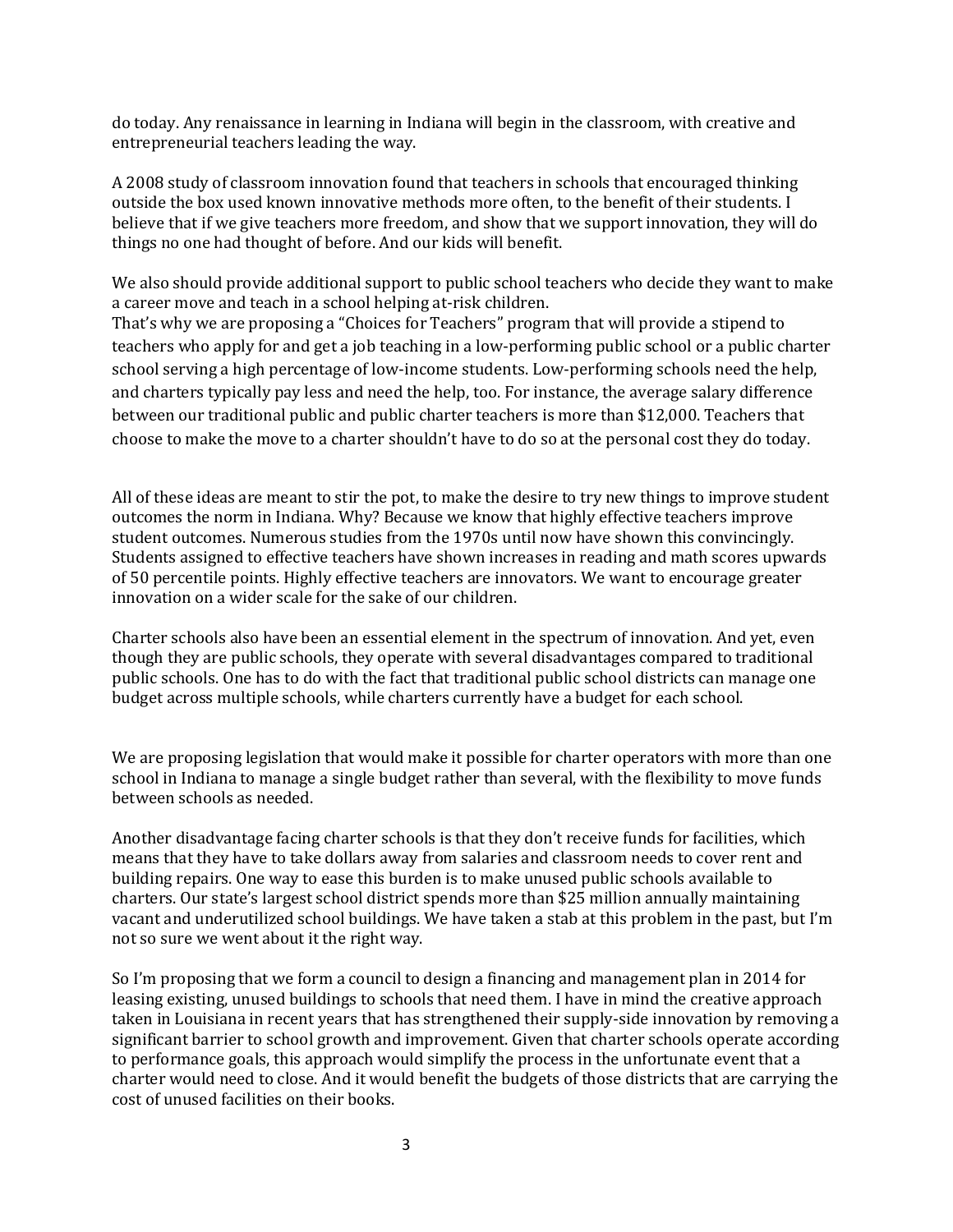With more than 6,500 Hoosier students on the waiting lists of charter schools across the state, we know demand for charters is high. These proposals are aimed at helping to meet that demand.

Another innovative way that we are meeting demand is with our eleven regional Works Councils, which were created through bipartisan legislation last spring. The business-driven councils are answering the question: What should career and technical education look like in our communities to create effective career pathways for young people who want to work in this region after they graduate?

This exciting new project is well under way, and our partnerships with businesses will produce the curricula by next year. To strengthen this effort, we need to have a better understanding of how our current career and technical education resources are deployed. So, I am proposing an in-depth return-on-investment and utilization assessment of how our CTE dollars and related assets, such as vocational college facilities and faculty, are used in communities across the state. This analysis will help us better leverage the partnerships formed by our Works Councils.

Another critical element to education innovation is making sure we don't give up on those Hoosiers who dropped out of high school and are now looking for a second chance. It's not enough to ensure they get their high school equivalency. I believe they should get a high school diploma along with an industry certification that equips them to work in jobs with strong potential for upward mobility.

That's why I support expanding the successful dropout recovery schools already operating in our state. The earnings of graduates of the Excel Centers operated by Goodwill Industries, for example, are 60 percent higher than those of individuals who have gotten a traditional high school equivalency.

I also am proposing a new performance-based program for under-skilled adult workers who have a high school degree or its equivalent, but find themselves unprepared for today's changing economy. We will repurpose existing resources to ensure that we do not leave behind adults who finished school, but nonetheless find the economy has passed them by.

Our job is not to improve education at the margins, but to continue to push for success for every Hoosier. We need to do all we can to promote innovation and the best ideas. We need to do this in a fiscally responsible way, and we will. And we need to be accountable, driven by performance and outcomes – which we will do. We will do all of this tirelessly, with a boundless dedication to our kids.

Microsoft founder and education innovation philanthropist Bill Gates has said "until we're educating every kid in a fantastic way…there's no shortage of things to do." I think we can agree that we are not yet educating every Hoosier kid in a fantastic way, so I believe there is still a lot to do.

That's why I believe we should pursue bold objectives in this short session of our legislature. We need to encourage innovation and entrepreneurship among our teachers, create incentives for the